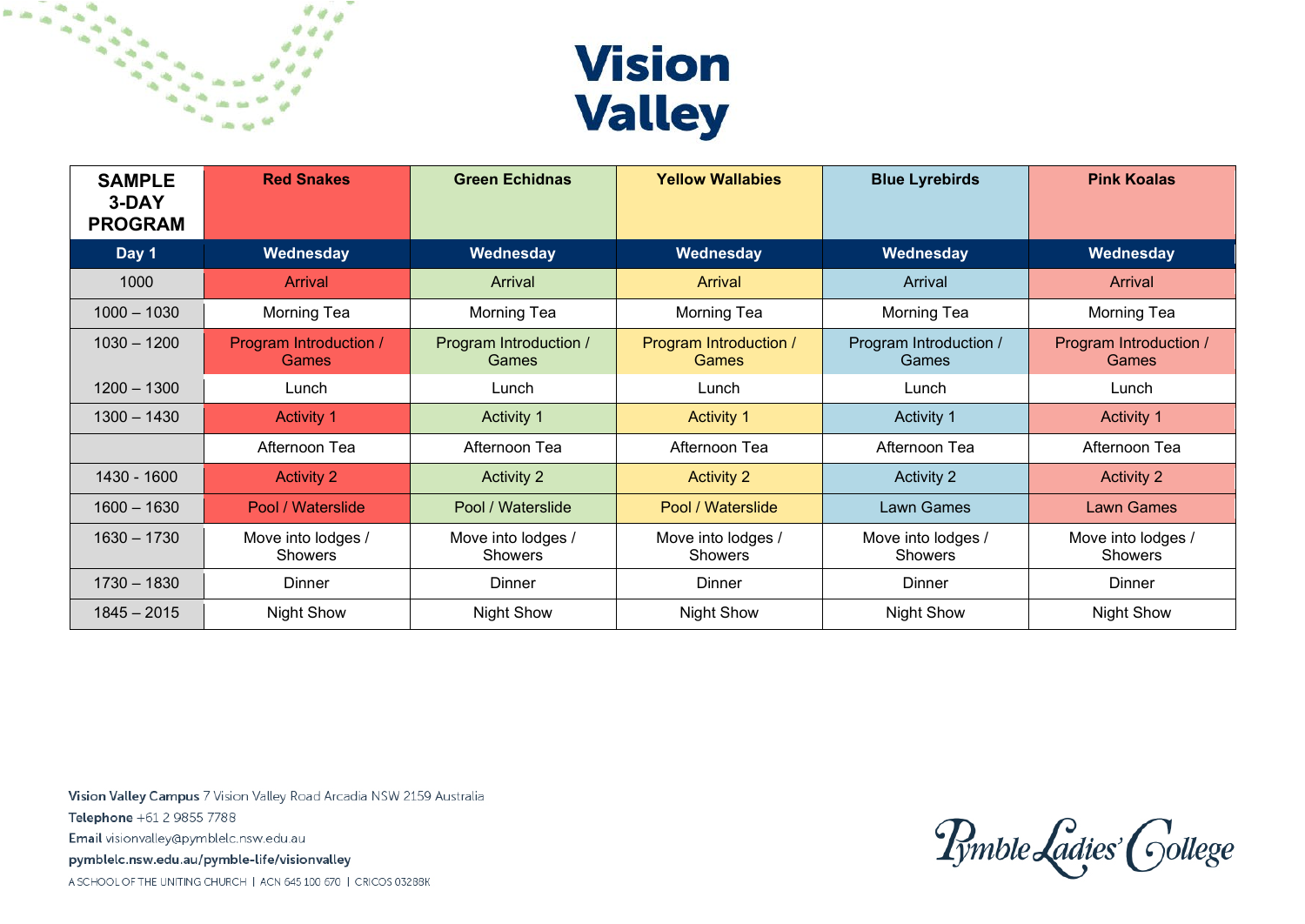## **Vision Valley**

| Day 2         | <b>Thursday</b>     | <b>Thursday</b>     | <b>Thursday</b>     | <b>Thursday</b>     | <b>Thursday</b>     |
|---------------|---------------------|---------------------|---------------------|---------------------|---------------------|
| $0800 - 0845$ | <b>Breakfast</b>    | <b>Breakfast</b>    | <b>Breakfast</b>    | <b>Breakfast</b>    | <b>Breakfast</b>    |
| $0900 - 1030$ | <b>Activity 3</b>   | Activity 3          | <b>Activity 3</b>   | Activity 3          | Activity 3          |
|               | Morning Tea         | Morning Tea         | Morning Tea         | Morning Tea         | Morning Tea         |
| $1030 - 1200$ | <b>Activity 4</b>   | <b>Activity 4</b>   | <b>Activity 4</b>   | Activity 4          | <b>Activity 4</b>   |
| $1200 - 1300$ | Lunch               | Lunch               | Lunch               | Lunch               | Lunch               |
| $1300 - 1430$ | <b>Activity 5</b>   | Activity 5          | <b>Activity 5</b>   | <b>Activity 5</b>   | Activity 5          |
|               | Afternoon Tea       | Afternoon Tea       | Afternoon Tea       | Afternoon Tea       | Afternoon Tea       |
| $1430 - 1600$ | <b>Activity 6</b>   | Activity 6          | Activity 6          | Activity 6          | Activity 6          |
| $1600 - 1630$ | Lawn Games          | <b>Lawn Games</b>   | <b>Lawn Games</b>   | Pool / Waterslide   | Pool / Waterslide   |
| $1630 - 1730$ | Free Time / Showers | Free Time / Showers | Free Time / Showers | Free Time / Showers | Free Time / Showers |
| $1730 - 1830$ | <b>Dinner</b>       | Dinner              | <b>Dinner</b>       | Dinner              | Dinner              |
| $1845 - 2015$ | <b>Night Show</b>   | <b>Night Show</b>   | <b>Night Show</b>   | <b>Night Show</b>   | <b>Night Show</b>   |



Pymble Ladies' College